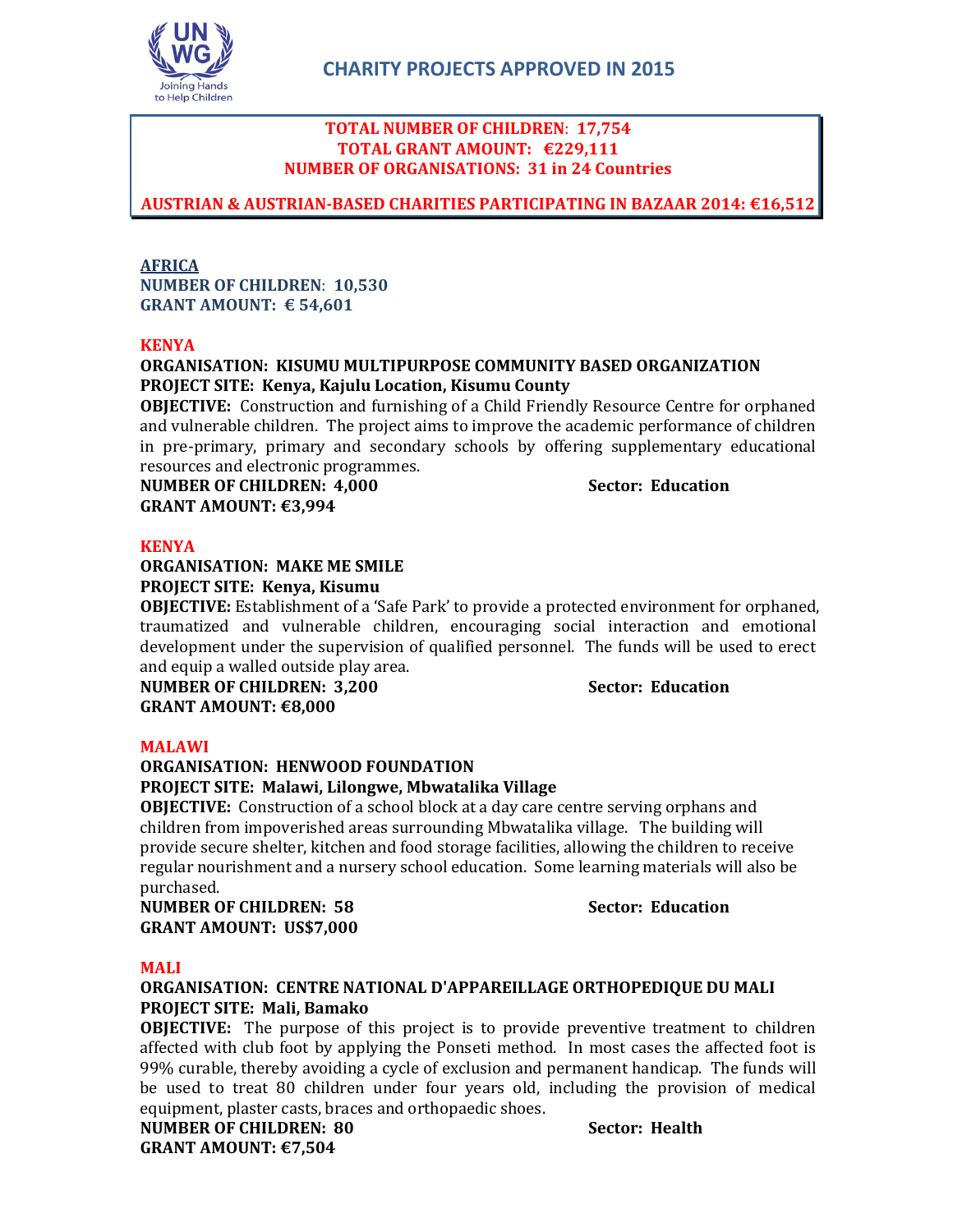

#### **TANZANIA**

## **ORGANISATION: ACTION FOR NGONO BASIN REFORESTATION PROJECT SITE: Tanzania, Muleba District, Kagera**

**OBJECTIVE:** Provide a safe water supply and improved sanitation at the Kagasha Primary School through the construction of latrines and a rain water harvesting tank. The improved facilities will reduce the risk of waterborne diseases and promote better school enrolment and attendance rates.

**NUMBER OF CHILDREN: 1,700 Sector: Water & Sanitation GRANT AMOUNT: US\$7,453**

#### **TANZANIA**

## **ORGANISATION: WOMEN RIGHTS ACTION GROUP PROJECT SITE: Tanzania, Uvinza District, Kigoma**

**OBJECTIVE:** Provision of clean drinking water and construction of enhanced sanitation facilities in Ilyambusende Primary School. This project seeks to improve access to safe water, sanitation, and hygiene at the target school, in order to reduce the incidence of waterborne diseases that continue to negatively affect school attendance and student achievement.

**NUMBER OF CHILDREN: 713 Sector: Water & Sanitation GRANT AMOUNT: €7,995**

#### **UGANDA**

## **ORGANISATION: KYAZANGA WOMEN'S DEVELOPMENT PROJECT PROJECT SITE: Uganda, Jinja District, Busana**

**OBJECTIVE:** Construction of two classrooms at the Little Angles Care Centre in Jinja, including furnishing and educational books. This project supports the educational needs of vulnerable and socially deprived children aged 3 to 14 years from the surrounding area.

**NUMBER OF CHILDREN: 286**

**GRANT AMOUNT: €7,120 Sector: Education**

#### **UGANDA**

#### **ORGANISATION: NDIBWAMI INTEGRATED RESCUE PROJECT PROJECT SITE: Uganda, Masaka**

**OBJECTIVE:** Improved sanitation facilities and renovation of four classrooms at the Kigamba Community Primary School in Masaka attended by disadvantaged children. The existing building and amenities present both a health and safety risk, which will be addressed through construction of latrines and hand washing facilities, repair of the roof, plastering walls and floors, installation of secure windows and doors.

**NUMBER OF CHILDREN: 493**

**GRANT AMOUNT: €7,000 Sector: Education**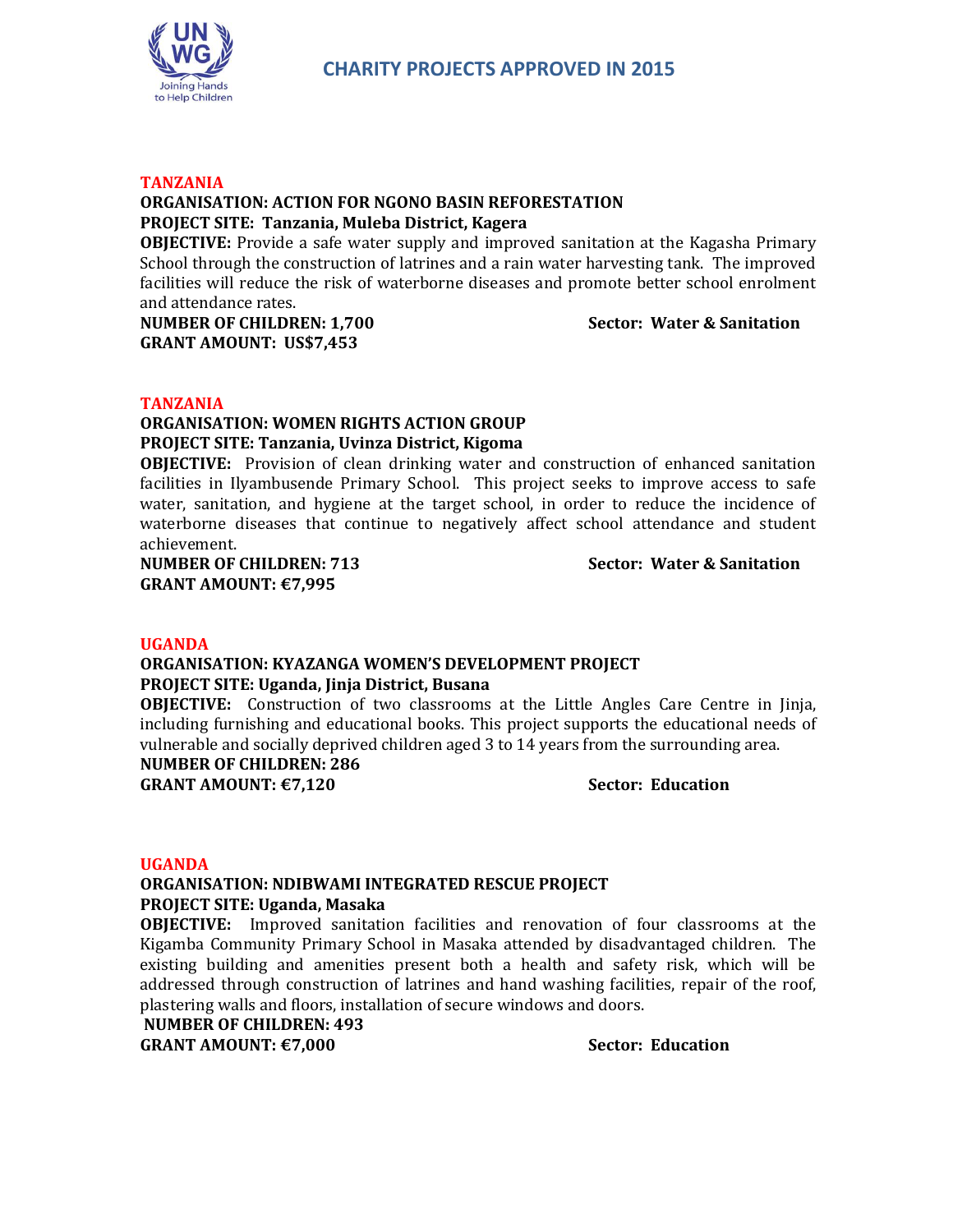

**ASIA**

**NUMBER OF CHILDREN**: **1,299 GRANT AMOUNT: €55,331**

## **CAMBODIA**

## **ORGANISATION**: **STUDIENGEMEINSCHAFT KAMBODSCHANISCHE KULTUR E.V PROJECT SITE: Cambodia,Province Kompong Som, Stung Hao**

**OBJECTIVE**: Construction of a school dormitory for girls. The dormitory for the boys already exists. This addition will enable the girls coming from far away villages to continue their education in grades 7 to 10 and contribute to a brighter future.

**NUMBER OF CHILDREN: 20 Sector: Education GRANT AMOUNT: US\$ 10,688** 

## **INDIA**

## **ORGANISATION: MAHER ASHRAM PROJECT SITE: India, Pune, Maharashtra**

**Objective**: Extension of the existing shelter to accommodate 20 more battered women and their children. The center trains the women in self-sufficiency and provides education for the children. **NUMBER OF CHILDREN: 80** (20 women, average 4 children each) **Sector: Shelter GRANT AMOUNT: \$10,650**

## **INDIA**

## **ORGANISATION: SHRADHA CANCER CARE TRUST PROJECT SITE: India, Rishikesh, Uttarakhand**

**OBJECTIVE:** Equip the pediatric section of the Ganga Prem Hospice Facility. The project will provide two pediatric hospital beds, vital medical equipment and recreation equipment for children suffering from cancer. The hospice caters specifically to under-privileged children stricken with advanced stage cancer and provides free medical and palliative care. **NUMBER OF CHILDREN**: **175 over a 5 year period Sector: Health GRANT AMOUNT: € 3,170**

## **IRAN**

## **ORGANISATION: ZANJIREH OMID CHARITY INSTITUTE PROJECT SITE**: **Iran, Teheran**

**OBJECTIVE:** The Zanjireh Omid International Charity Institute provides medical treatment and surgery to deprived children suffering from cardiac, orthopedic and reconstructive illnesses. The services are also extended to Afghan refugees living in Iran. The UNWG donation will purchase an electroshock machine for the Intensive Care Unit at the Children's Hospital Medical Centre, thereby helping to reduce the mortality rate among newborns and children with congenital heart disease, before and after heart surgery.

**NUMBER OF CHILDREN: 54 (approximation) Sector: Health GRANT AMOUNT: €8,000**

## **MONGOLIA**

**ORGANISATION: PTKhKh FOUNDATION PROJECT SITE: Mongolia, Tsagan-Uur sum OBJECTIVE:** Help set up an e-learning facility to enhance availability of primary and middle school education in remote hilly areas. **NUMBER OF CHILDREN: 460 Sector: Education GRANT AMOUNT: €8,000**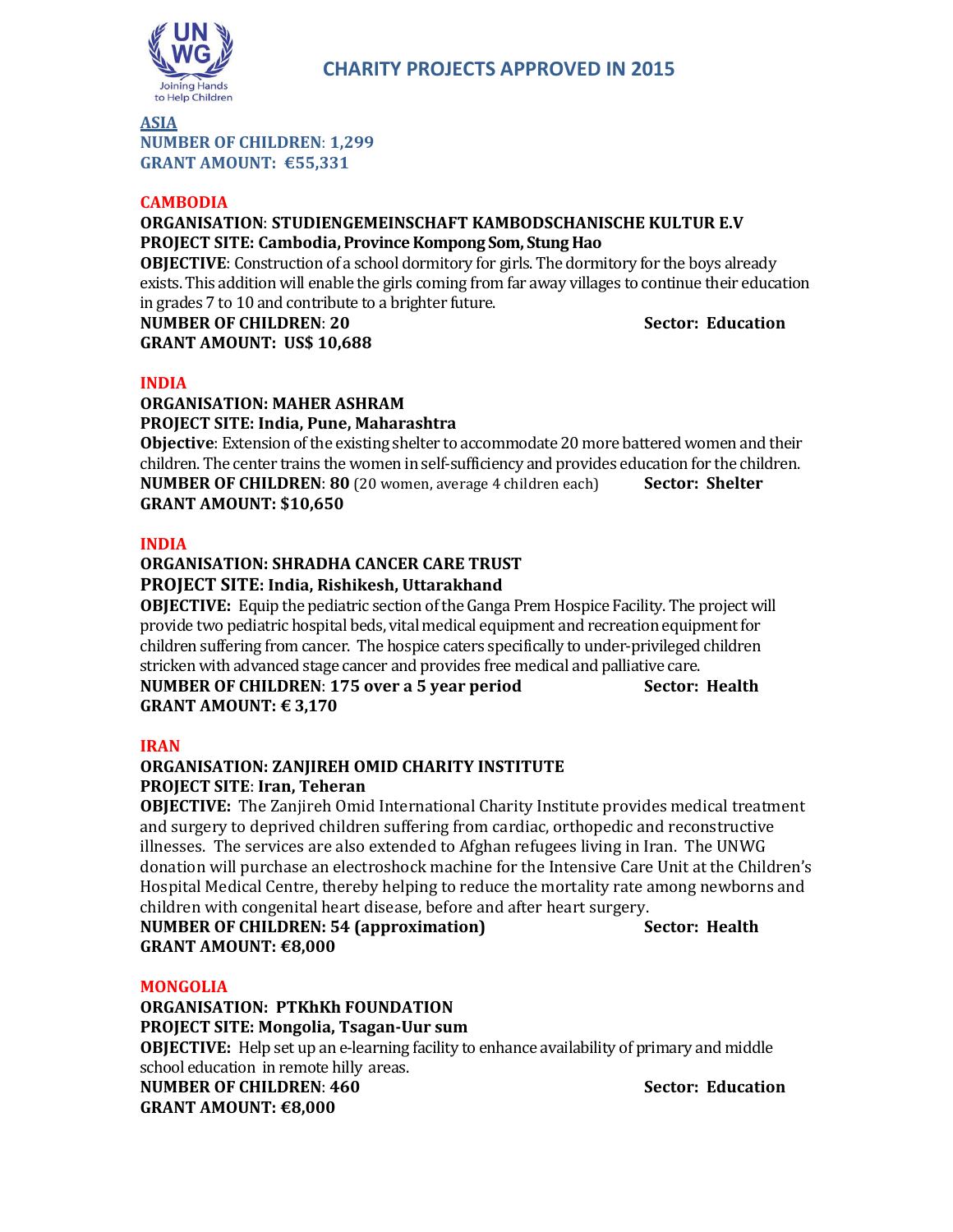

## **NEPAL ORGANISATION: HELP NEPAL NETWORK, KATHMANDU PROJECT SITE**: **Nepal, Thanti Bhanjyang Chapakot, Syangja District OBJECTIVE:** Renovation of building and furnishing of nine classrooms at the Jana Jagriti Madyamik Vidhyalaya High School in a remote village/poor area of Western Nepal. The funds will provide a healthier and more conducive learning environment for the children. **NUMBER OF CHILDREN**: **440 Sector: Education GRANT AMOUNT: €8,000**

**NEPAL**

## **ORGANISATION: WORLD YOUTH INTERNATIONAL SCHOOL PROJECT SITE**: **Nepal, Gokarna**

**OBJECTIVE:** The World Youth International School aims to provide quality and vocational education to children from low economic and social backgrounds helping them to build a brighter and better future. The funds will be used to renovate and furnish the old administrative block for use as classrooms for Grades 11 and 12. This will help the students to stay in the same school after they complete Grade 10, in line with the expansion programme introduced by the Education Department in Nepal. **NUMBER OF CHILDREN**: **70 Sector: Education**

**GRANT AMOUNT: \$10,000**

**EUROPE NUMBER OF CHILDREN**: **570 GRANT AMOUNT: €27,100**

## **AUSTRIA**

## **ORGANISATION: ADOLF LORENZ SCHULE, SONDERPÄDAGOGISCHES ZENTRUM FÜR KÖRPERBEHINDERTE KINDER**

**PROJECT SITE: Austria, Vienna**

**OBJECTIVE:** The Adolf Lorenz School caters to children with severe multiple disabilities. This project will introduce and promote "Augmentative and alternative communication" through the purchase of specialist tools/communication techniques. The apparatus is geared to those with speech and language impairments and will assist the children to communicate their needs, support development and social inclusion.

**NUMBER OF CHILDREN**: **164 SECTOR: Special Needs GRANT AMOUNT: €8,000**

## **ARMENIA**

## **ORGANISATION: AUTISM NATIONAL FOUNDATION PROJECT SITE: Armenia, Yerevan**

**OBJECTIVE:** Assistance to the Socio-Habilitation Day Care Center for Children, Teenagers and Adults with Autism "My Way" in Yerevan, Armenia. The number of children attending the centre is expanding and, in order to cope with the demand, roofing and renovation of an additional wing to the existing building will be undertaken. The extension will be utilized for age-specific treatment, vocational training and activities for teenagers, thereby improving their quality of life and contributing to their engagement in society.

**NUMBER OF CHILDREN**: **120 SECTOR: Special Needs GRANT AMOUNT: €8,000**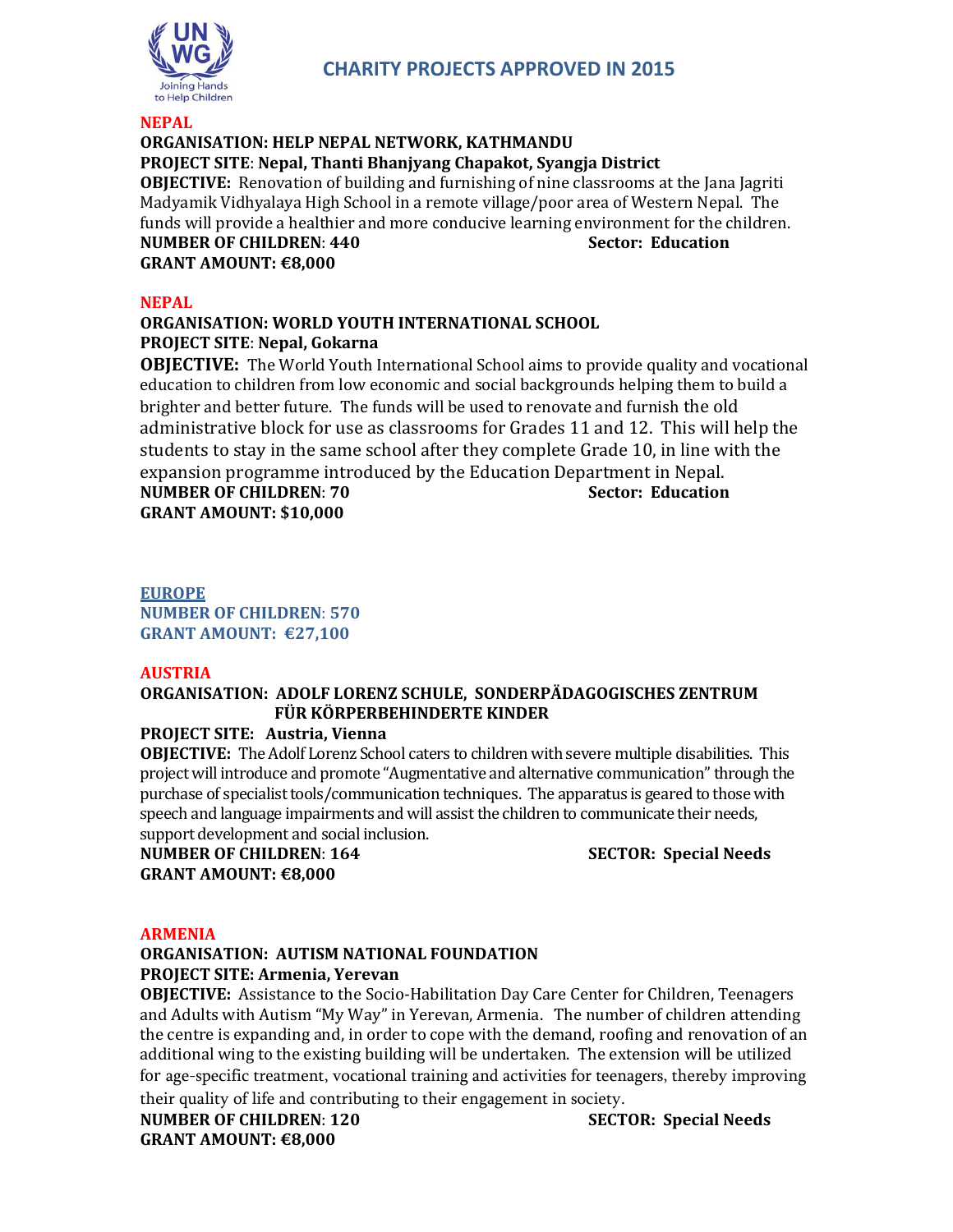

# **CHARITY PROJECTS APPROVED IN 2015**

#### **BELARUS**

## **ORGANISATION: BELARUSIAN CHILDREN'S HOSPICE**

## **PROJECT SITE: Belarus, Borovliany village, Minsk District**

**OBJECTIVE:** The Belarusian Children's Hospice provides palliative care to gravely or terminally ill children, encompassing medical, psychological, social and moral assistance to patients and family members. The funds will be used for the purchase of 1 portable and 3 stationery oxygen concentrators.

**NUMBER OF CHILDREN**: **250 SECTOR: Health GRANT AMOUNT: €7,800**

### **BOSNIA & HERZEGOVINA**

**ORGANISATION: Association "Down sy l mi" PROJECT SITE: Bosnia & Herzegovina, Banja Luka**

**OBJECTIVE:** The Association for the Needs of Children with Down Syndrome, Banja Luka, actively fights for the rights of people with down syndrome and works towards their participation and inclusion in the community. The funds will provide tables and chairs for the premises, as well as specialist equipment to be used during individual or group physical, speech and occupational therapy sessions.

**NUMBER OF CHILDREN**: **36 SECTOR: Special Needs GRANT AMOUNT: €3,300**

**LATIN AMERICA NUMBER OF CHILDREN**: **635 GRANT AMOUNT: €37,336**

### **COLOMBIA**

## **ORGANISATION: HILFSWERK AUSTRIA INTERNATIONAL PROJECT SITE: Colombia, San José del Guaviare**

**OBJECTIVE:** Fish farming for nutrition of indigenous children (Nukak people). Particular focus is placed on the nutrition and malnutrition of children below the age of 12 years, as well as pregnant and lactating mothers, being the most vulnerable segments of the population. Through improved nutrition infant mortality is reduced and a balanced development of the children ensured.

**NUMBER OF CHILDREN**: **80 SECTOR: Health GRANT AMOUNT: €8,000**

## **COLOMBIA**

**ORGANISATION: JERA FOUNDATION PROJECT SITE: Colombia, Cali-Valle**

**OBJECTIVE:** Assistance to the Early Childhood Comprehensive Care Centre "Creciendo Felices", which serves the depressed hillside communities known as Palmas I, Palmas II and La Choclona. The project focuses on improving the care and protection of children under two years old and incorporates family social integration and educational development programmes. UNWG will finance the adaptation and furnishing of the building to be utilized for the early childhood centre.

**NUMBER OF CHILDREN**: **40 SECTOR: Education GRANT AMOUNT: US\$ 8,000**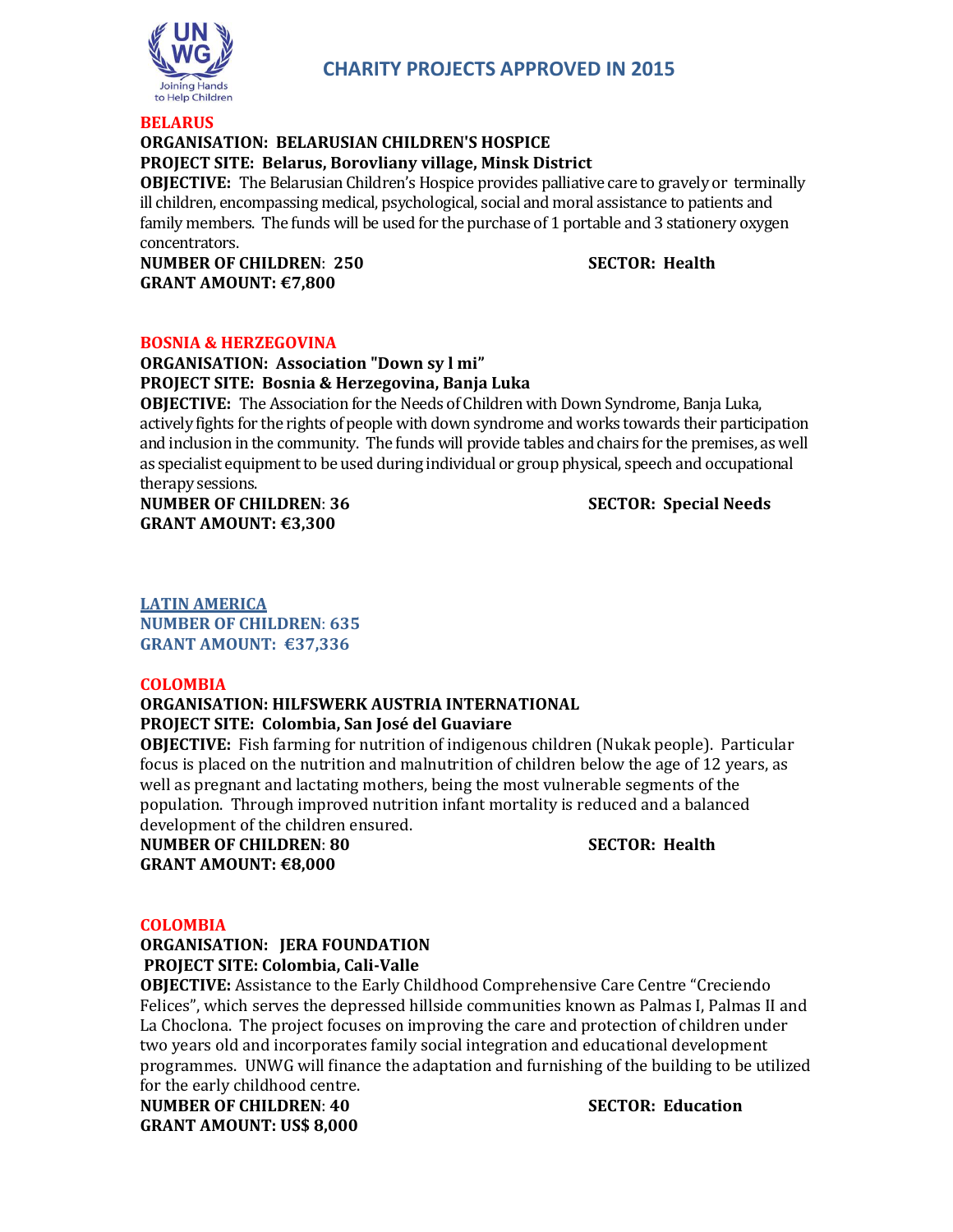

### **EL SALVADOR**

## **ORGANISATION: COMPLEJO EDUCATIVO CATOLICO DOCTORA MARÍA JULIA HERNÁNDEZ PROJECT SITE: El Salvador, La Libertad**

**OBJECTIVE:** Construction of a cafeteria at the Dr. Maria Julia Hernandez High School. The school has expanded and introduced technical educational courses, serving a student population many of whom travel long distances from rural areas. Providing a space for the students to eat a healthy meal in a safe and relaxed environment will ensure continued attendance, contribute to their overall well being and stamina for learning.

**NUMBER OF CHILDREN**: **145 SECTOR: Education GRANT AMOUNT: US\$ 8,192**

### **PARAGUAY**

**ORGANISATION: ASOCIACIÓN CULTURAL PARAGUAYO-AUSTRIACA (KINDER MIT HOFFNUNG) PROJECT SITE: Paraguay, Villarrica, Tuyutimi District**

**OBJECTIVE:** Installation of sanitary facilities at the Perulero Mi education centre, supporting vulnerable children and youths. Expansion of the two room school block financed by UNWG in 2014.

**GRANT AMOUNT: €6,745**

**NUMBER OF CHILDREN**: **162 SECTOR: Water & Sanitation**

#### **PERU**

**ORGANISATION: ASOCIACIÓN WAYRA**

**PROJECT SITE: Peru, Anhuaylillas, Huaro and Urcos Districts, Cusco Department OBJECTIVE:** Furnishing of Play Centres "Munay Pukllay" in Andahuaylillas, "Pukllana Wasi" in Huaro and "Kusi Pukllay" in Urcos. The play centres provide a stimulating learning environment for children aged 6 to 12 years coming from impoverished communities. The programme focuses on social inclusion, physical and mental child development and also incorporates parenting information sessions.

**NUMBER OF CHILDREN**: **208 SECTOR: Education GRANT AMOUNT: US\$ 9,000**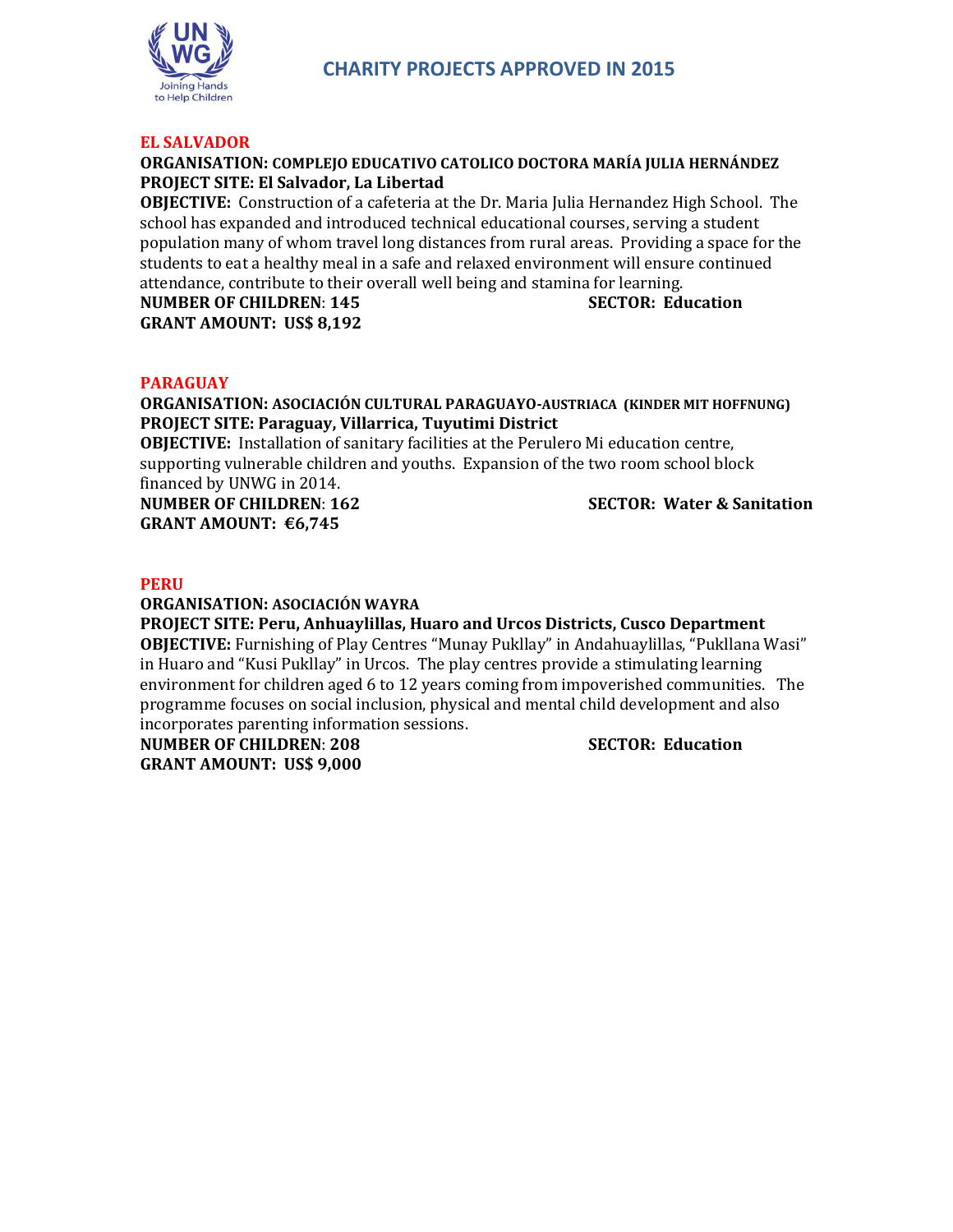

## **MIDDLE EAST & NORTHERN AFRICA NUMBER OF CHILDREN**: **2,720 GRANT AMOUNT: €30,743**

# **JORDAN (Syrian Refugees)**

#### **ORGANISATION: CARITAS AUSTRIA PROJECT SITE: Jordan, Amman and Zarqua**

**OBJECTIVE:** Opportunities for Syrian refugee children and vulnerable host community children in Jordan at two centres in Amman and Zarqua. The project addresses integration and educational needs of 280 children of differing ages, providing psychological support and accelerated learning programmes in order to gain access into formal schools. The funds will be used for educational materials and playground equipment for child-friendly spaces. **NUMBER OF CHILDREN**: **280 SECTOR: Education GRANT AMOUNT: €8,000**

## **PALESTINE**

## **ORGANISATION: FUTURE GENERATION HANDS ASSOCIATION PROJECT SITE: Palestine, Nablus**

**OBJECTIVE:** "Eyeglasses for the future generation". Purchase of quality medical eyeglasses for 150 children. Preventive care and diagnostic assistance at an early age is vital in order to correct refractive errors.

**NUMBER OF CHILDREN**: **150 SECTOR: Health GRANT AMOUNT: €7,500**

## **PALESTINE**

## **ORGANISATION: HOPE CHRISTIAN TRUST PROJECT SITE: Palestine, Gaza**

**OBJECTIVE:** The Hope Christian Trust aims to enhance the educational opportunities of poor and needy families in Gaza city. The funds will be used to provide shade cover, secure fencing and equipment for an outdoor learning space for the children attending kindergarten at the Lighthouse Primary School. The project will enable the young children to develop physical and spatial awareness, experiment with water, sand and other materials and encourage social skills, providing a safe and enjoyable learning experience in the first phase of life to those who have experienced fear and trauma.

## **NUMBER OF CHILDREN**: **90 SECTOR: Education GRANT AMOUNT: US\$ 8,060**

# **SUDAN**

## **ORGANISATION: SADAGAAT CHARITY ASSOCIATION PROJECT SITE: Sudan, Khartoum State**

**OBJECTIVE:** Provision of clean, safe, cooled drinking water through the construction of "Ventilated Heat transfer Cooling Dispensers" at five schools in Khartoum State, thereby avoiding contamination and spread of infections throughout the school population. **NUMBER OF CHILDREN**: **2,200 SECTOR: Water & Sanitation**

**GRANT AMOUNT: €8,000**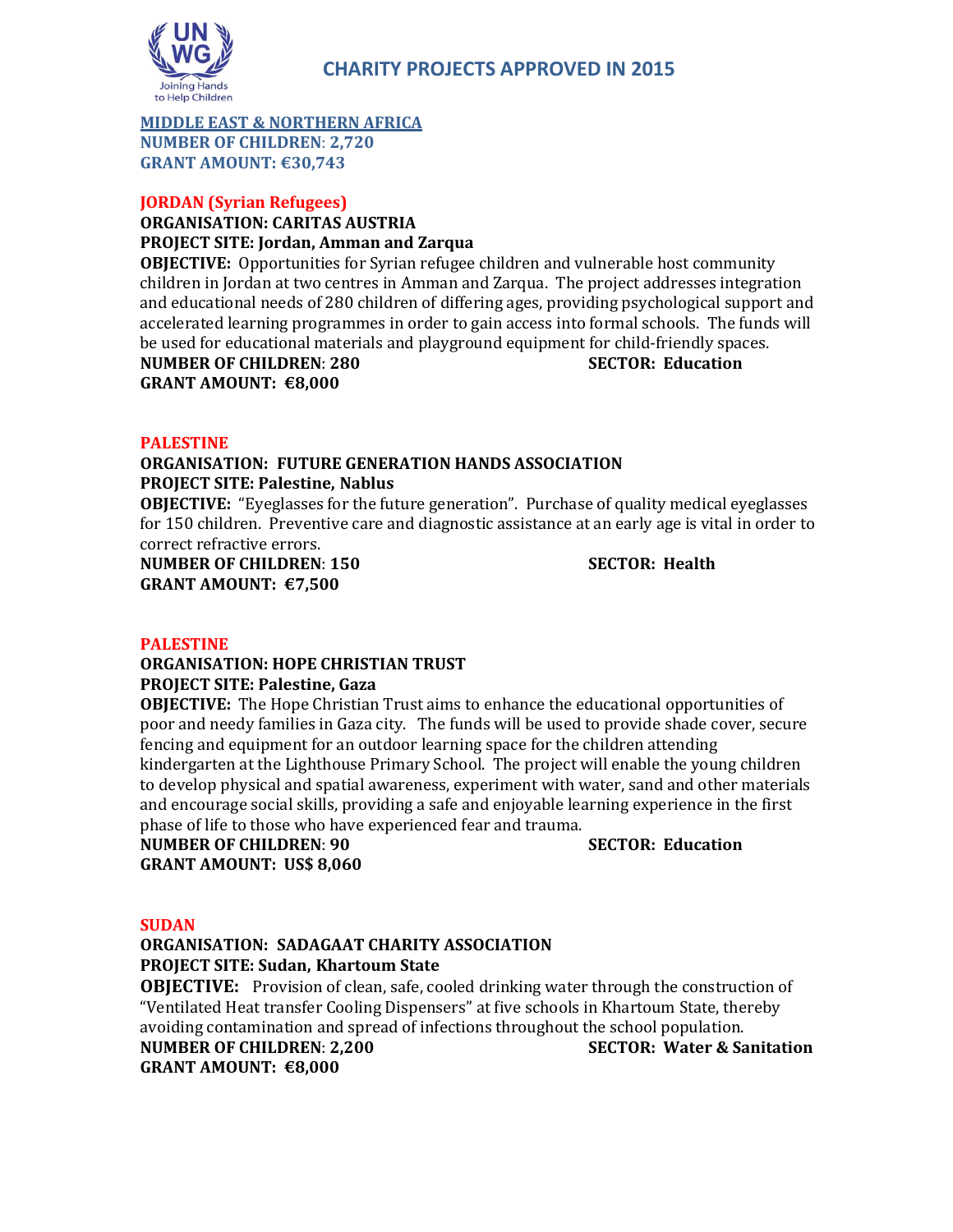

**UN-COACTION NUMBER OF CHILDREN: 2,000 GRANT AMOUNT: €24,000**

## **IAEA-PACT, GHANA**

**PROJECT TITLE:** Strengthening Paediatric Oncology at the Korle-Bu Teaching Hospital, Accra

**DESCRIPTION:** The Division of the Programme of Action for Cancer Therapy (PACT) was created by the IAEA to help fight the growing cancer crisis in the developing world. The contribution will be used to furnish and equip the day care ward to become child friendly and ensure a high level of care during this traumatic period.

**NUMBER OF CHILDREN**: **250** (total child cases reported per year 1,000) **SECTOR: Health GRANT AMOUNT: €8,000**

### **IAEA-PACT, VIET NAM**

**PROJECT TITLE:** Strengthening Paediatric Oncology at the Hanoi-based K Hospital **DESCRIPTION:** The Division of the Programme of Action for Cancer Therapy (PACT) was created by the IAEA to help fight the growing cancer crisis in the developing world. The funds will be used to refurbish the children's playroom at the Hanoi-based K Hospital and purchase games, toys and learning materials contributing to the physical and mental wellbeing of the patients and providing a respite from the emotional toll of treatment. **NUMBER OF CHILDREN**: **1,700** *(estimated annual cases countrywide)* **SECTOR: Health GRANT AMOUNT: €8,000**

## **UNHCR-GENERATIE TANARA ASSOCIATION, ROMANIA**

**PROJECT TITLE:** 'We Work for the Future'

**DESCRIPTION**: Support to the House at Calacea for minors that are victims of human trafficking, asylum seekers, refugees and children at risk. The assistance focuses on social and educational rehabilitation and reintegration of the children and youths aged 10 to 16 years. The funds will be used for renovation of two classrooms and sanitary facilities, as well as purchase of tailoring equipment and educational materials.

**NUMBER OF CHILDREN**: **50 SECTOR: Education GRANT AMOUNT: €8,000**

**NB: Due to foreign exchange variance and conversion, there may be slight variances in the amount approved, received and audited.**